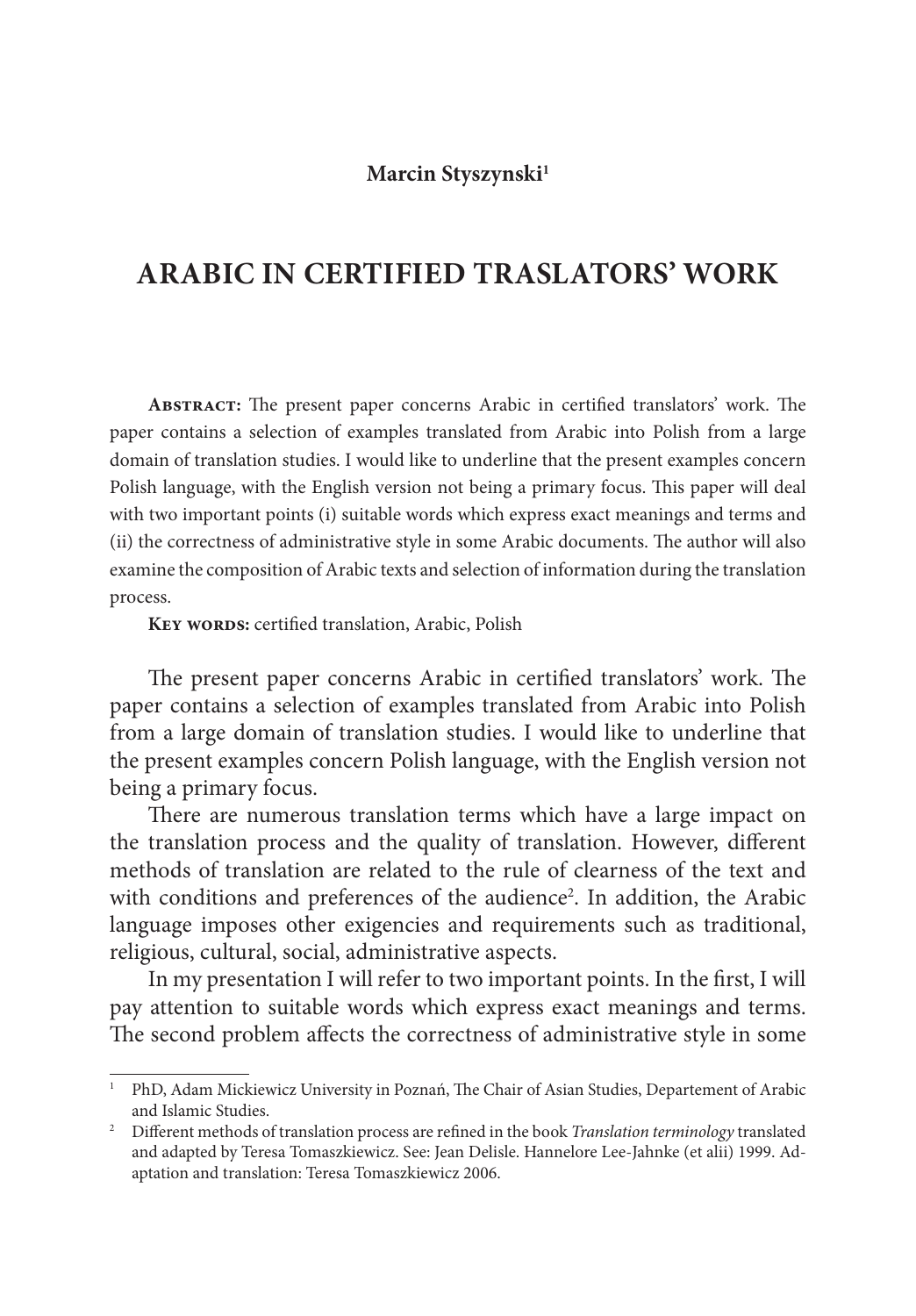Arabic documents. We will examine the composition of Arabic texts and selection of information during the translation process.

To begin, I will detail suitable Arabic vocabulary. It is difficult to express and determine the meanings of words from different domains such as new technology and computer science. We will examine many calques from English and French which help to solve this problem. Words like *burjer*, *sbaysī*, *fīza*, *tāksī*, *fi diū*, *telewizjūn*, *sīdi*, *kasīt*, *hard dīsk*, *ultrafi olet* are universally used in everyday Arabic. At the same time, corresponding words in Arabic are: *ta'shīra* (a visa), *sayyāra ujra* (a taxi), *sharīt* (a CD, a cassette), *qurs salbi* (a hard disk) become less frequently used. Calques can prove an advanced poverty of Arabic language and a huge influence of English taking the place of local languages in the future<sup>3</sup>. We must add that the exaggeration of calques is treated as a methodological mistake during the translation process<sup>4</sup>. On the other side, that situation is a comprehensible effect of globalization and conscious choice of Arabic speakers.

Some models and schemas help to avoid the calques in Arabic. They support the building of new terms and meanings too. Many examples are related to technology, physics and chemistry. We find, for instance, an Arabic model *fa''l* which refers to some machines and installations like *dabbāba* (a tank), *sayyāra* (a car) and *ghawwāsa* (a submarine). This schema also refers to the names of professions like *khabbāz* (a baker), *rassām* (a drawer, a designer), *khayyā* (a tailor). Another model, *mif'al*, refers to machines engaging in an activity such as *mis'ad* (a lift) or *mikbah* (a brake)<sup>5</sup>. There is also a schema called the hybrid (ar. *nat*). It consists of words combinations which contain an Arabic and European subjects like the word *fikrulujya* (an ideology). It is a connection of two separate words: the Arabic word *fikr* (an idea) and the European word *logia*. We can observe a similar situation in the example: *kahraharari* (thermoelectric) composed of two Arabic significations: *kahraba* (electricity) and *harāra* (temperature)<sup>6</sup>.

The arabization of words and borrowings from different languages was a natural process in the history of Arabic. Famous philologists like Sibawayh (d. 796), Abū 'Ubayda (d. 825), Ibn Qutayba (d. 869) and Al-Jāhiz (d. 869) proved that many words had come from Persian, Hindi, Latin etc. Cultural, economic and political devolopment in Islamic Empire increased research in a huge domaine of Arabic words and significations from different languages. Muhammad 'Abd al-'Azīz 1985: 140-150. 4 Jean Delisle. Hannelore Lee-Jahnke (et alii) 1999: 29.

<sup>5</sup> Jerzy Łacina 1989: 6-7. See also Janusz Danecki 1994: 143-146.

<sup>6</sup> Ibidem: 18-19, 34.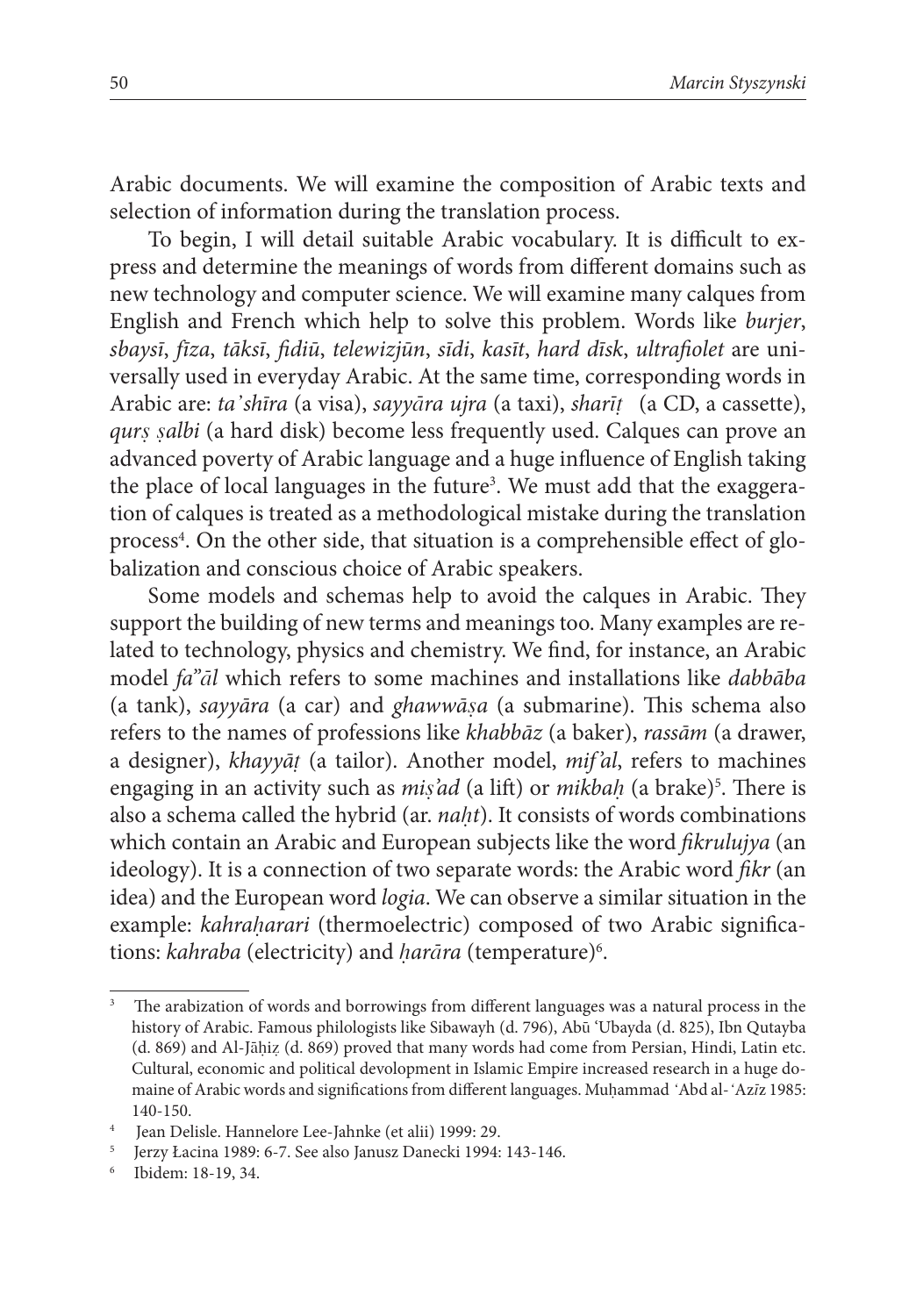It should be mentioned that a large group of suffixes retain particular meanings. Suffix *ik*, for instance, signifies acids like *hāmid kibritīk* (sulfuric acid) or *hāmid fusfurk* (phosphoric acid). There are also many meanings that correspond to European prefixes: *dawi* (photo), *muta'addad* (multi) or *fawki* (hyper)<sup>7</sup>.

However, all of those methods are not sufficient for the huge domain of Arabic meanings and words.In fact, one word cannot determine multiple meanings. Among the many examples, there is the word *hawd*. It means a bath, a washbasin, a sink etc. The essential meaning comes from a reservoir in a mosque for an ablution before the prier. *Hawd* has new meanings as a result of semantic displacement. Nevertheless, it does not contain every detail related to bathroom equipment. A similar situation can be found in the expression: *athathu al-bayti*, which means furniture but more generally refers to all equipment in a house. The distinction between these meanings is important in judicial cases like divorce and division of property. The two parties involved often mention each type of furniture such as a book-case known in Polish language as *meblościanka*. The word *khizana* is an Arabic equivalent of that meaninig but it also refers to other furniture in the house like a chest of drawers, a wardrobe, cupboards, etc. Also relevant is the word *miftah* which means a key and a switch like in the phrase: *miftahu al-kahrabāi* (electricity switch). The precision of that term is important in electrical systems. There can be confusion about if the object being referred is a switch or a key placed in some installations.

Word meanings cannot always be developed from the Arabic context. It not only takes into consideration particular meanings, but also different situations, circumstances and a deeper sense of the text too. We may draw attention to the word *rizq* which signifies food as well as a gift. At the same, time *rizq* has religious connotations related to the Grace of Allah and a gift coming from heaven. Words *matar* and *ghayth* mean rain but the first example holds a negative connotation effected by dangerous floods and natural disasters. Instead, *ghayth* defines positive connotationsof the rain in the desert.

The question of the context is also obvious in translations of media language. The concept of *Jihad* is a good example of this. It loses its religious connotations and gains contemporary, useful translations. This is why *Jihad* often means The Holy War or even terrorism<sup>8</sup>.

Mu/ammad 'Abd al-'Aziz 1985: 108-114.<br>The notion *Jihād* needs deeper explanations of course. However, we must remark that Arabic word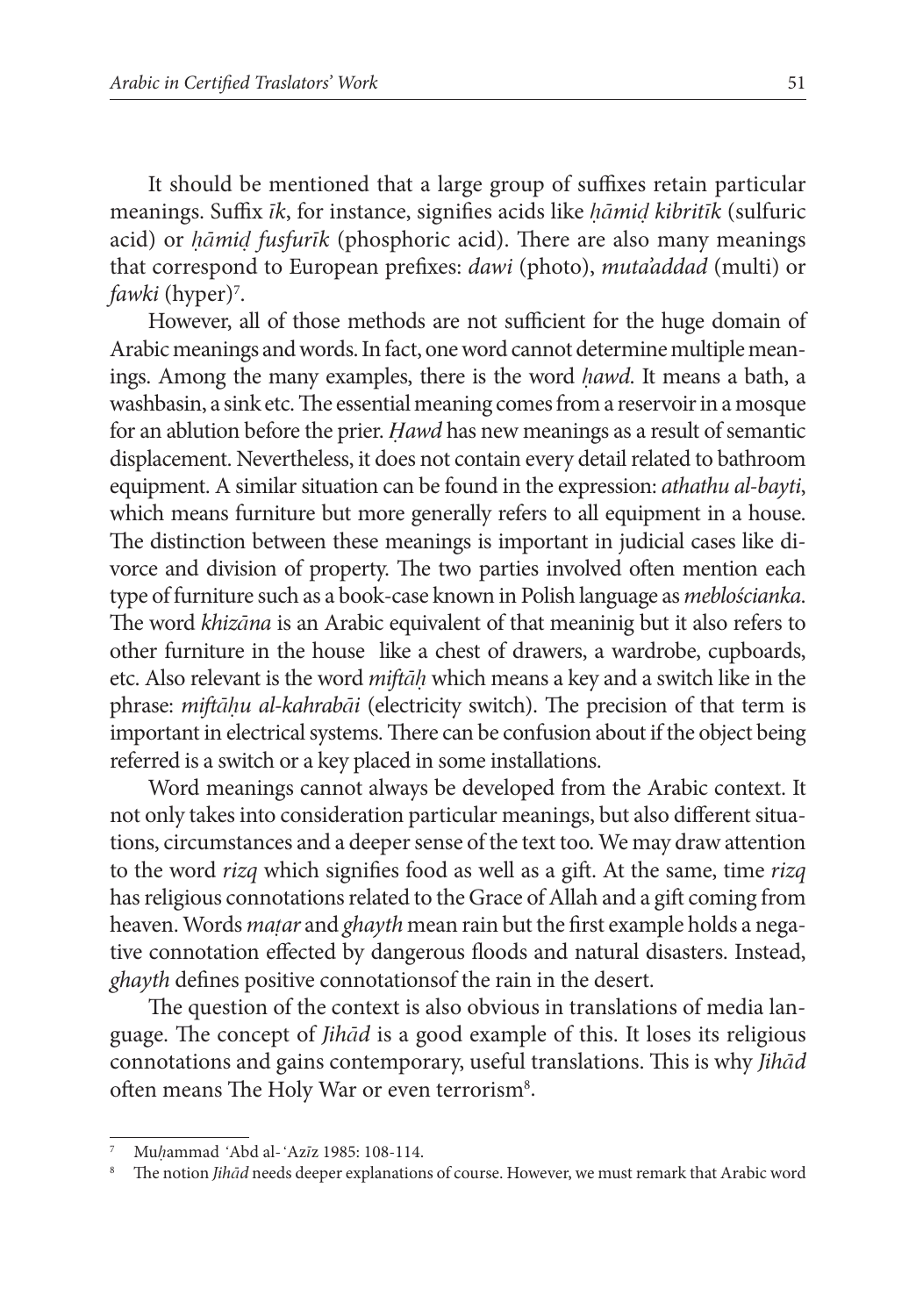The precision of words and Arabic context can be solved by the generalization of meanings. This is especially useful in difficult and less frequently used terminology from law and exact sciences. These generalizations are justified because of the clearness of communication between Arabic and Polish audiences. Moreover, additional meanings do not have to b e taken into consideration.

The term *a complaint* brings some difficulties in translation. The Arabic words *shakwa* and *iddi'a* correspond with this phrase but they also introduce negative connotations related to sorrow, pretentions, and complaints. In order to avoid discussions about these deeper meanings, we can adopt the word *alab* (a request) which responds with a simple proposal or a request due to family cases or heritage. Arabic audiences should know that this meaning does not complain or accuse, but proposes a request or an argument to the court.

A similar situation occurs in the term *a judgment*. It can be translated as *hukm* or *muhākama*. The first equivalent has an archaic sense and is rarely used. The second one concerns criminal cases and accusations. In this situation the word *qarr* (a decision) should be used to generalize the meaning and remain clear and legible for Arabic audiences.

The generalization of meanings is evident in the terms *adoption* and *preparation*. The word *tabann* refers to both of them, but it does not separate the questions of natural, biological parenthood and adoption of a child by new parents. *Tabann* embraces just the general problem of a child's adoption.

During the translation process, we must adopt different stylistic constructions and expressions composed of two or three words in order to detail particular Arabic notions. This is an effect of imagery and metaphor in the Arabic language. Expressions like *Bintu shafatin* (lips' daughter) and *Ibn awa* (shelter's son) are good examples of this<sup>9</sup>. The first phrase signifies *a word* and the second one *a jackal*. The sense of those expressions is based on impressions following the common marks between each word of the phrase.

Descriptive constructions help to precise and complete technical and audiovisual terminology. This is evident in the following examples.

*jih* $\bar{a}d$  means an effort and self-sacrifice. The meaning is related to moral struggle in order to reach religious and spiritual purity. *Jihād* is also a self-defence against the danger for the faith. That defence is usually based on rational explanations of Quran and logical argumentations. Violence in that case is condemned and criticized. See more: Tahar Gaïd 1982: 100-103. 9 Janusz Danecki 1994: 114.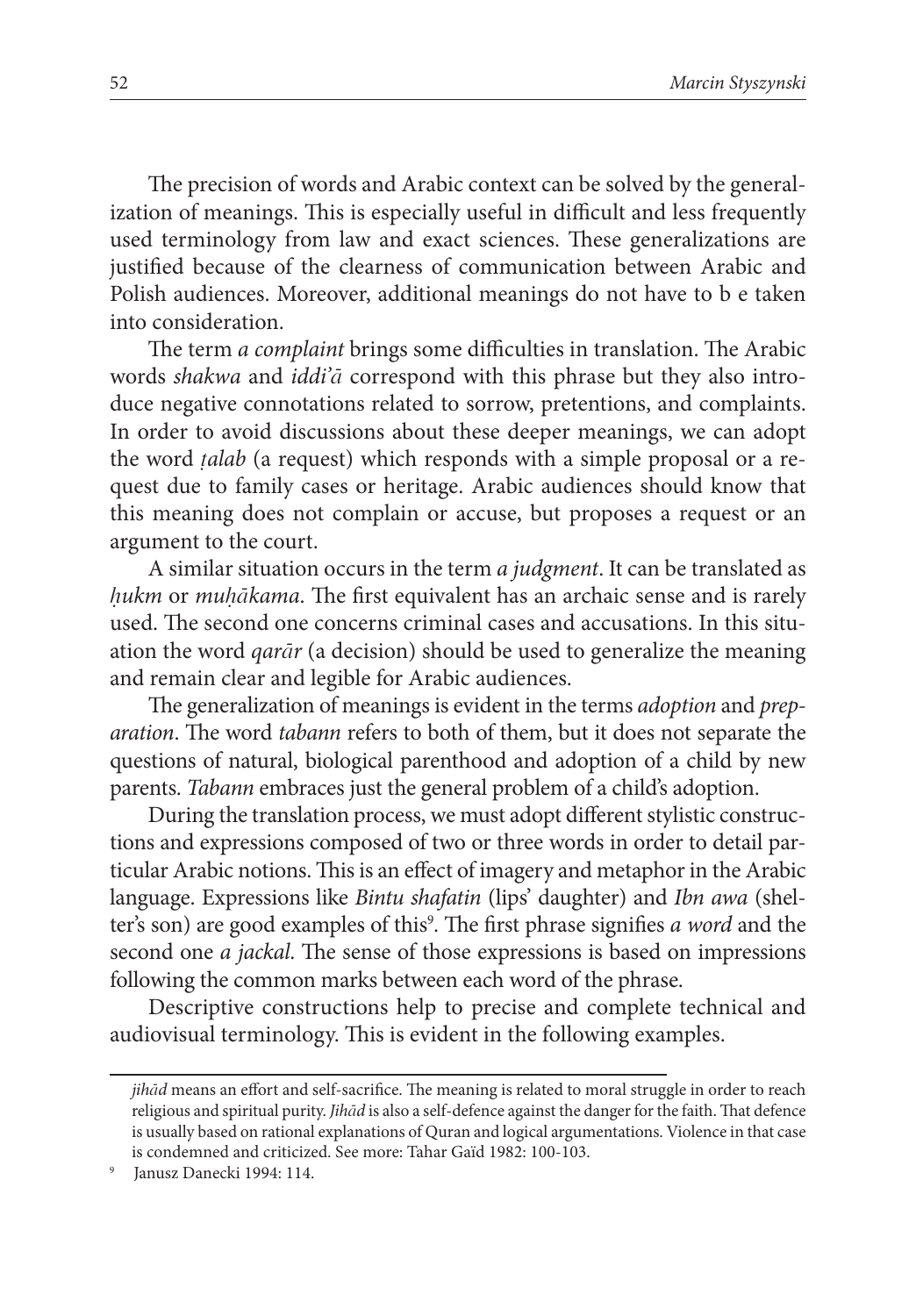The Arabic equivalent of the phrase: *remote control* is expressed by the description *wahdatu at-tahakkumi an bu'din* (a unit for remote control). The word *wada* (a unit) which not only indicates a general meaning of remote control, but also especially the mechanism.

The translation of the term *a notebook computer (laptop)* corresponds with the Arabic equivalent *ajhizatu kumbytarin al-mamlatu* (a mechanism of a mobile computer). The word *ajhiza* (a mechanism) is essential in that phrase. It determines the kind of installation and its small size. A notebook computer can be compared with installations like a camera (ar. *jihzu at-tawri*) or a video-camera (ar. *jihzu kamra*).

We should also pay attention to some translations of commands in different audiovisual installations. The phrase *azrāru ikhtiyāri al-qanāti* (buttons for selecting the channels) is an Arabic version *channels button*. The word *ikhtivar* (choice) describes the function and application of the mechanism. A similar situation is present in the example *azrru l-bahthi al-wafati* (buttons for searching the function) which defines the function *search buttons*. The command is completed by the word *wazifa* which defines the function of searching. Particular words give clear information concerning the application of certain mechanism.

We should also mention the phrase *miqysu sur'ati ar-riyi* (wind speed gauge) which is the equivalent to the term *an anemometr*. The word *sur'a* (speed) explains the activity of the mechanism. The anemometr not only measures the wind, but also the speed.

The phrase *a passenger vehicle* is often translated as *sayyaratu naqli ar-rukkābi* (a vehicle for passenger transport). The expression *sayyāratu ar-rukkābi* (passenger vehicle) seems more acceptable and efficient but it defines possession of a vehicle. The mentioned phrase with the word *naql* (transport) distinguishes the membership and allocation of the vehicle.

Sometimes the precision of meaning rests on the replacement of particular words. This is evident in a questionnaire concerning an application for a visa to Tunisia. The application contains the following expression *Bilad Tūnisiyya* (Tunesian Lands) or *Turāb Tūnisiyy* (Tunesian Soil). These kinds of names make a distinction of the Arabic word *Tūnis* which defines the capital and name of the state. The exact meaning of the expressions are important due to questions concerning the stay in country as a whole or only the capital. On the other side, there is an official name *Al-Jumhuriyya at*-*Tnisiyya* (Republic of Tunesia), but it is usually used in certain situations and is treated as a separate name in some documents.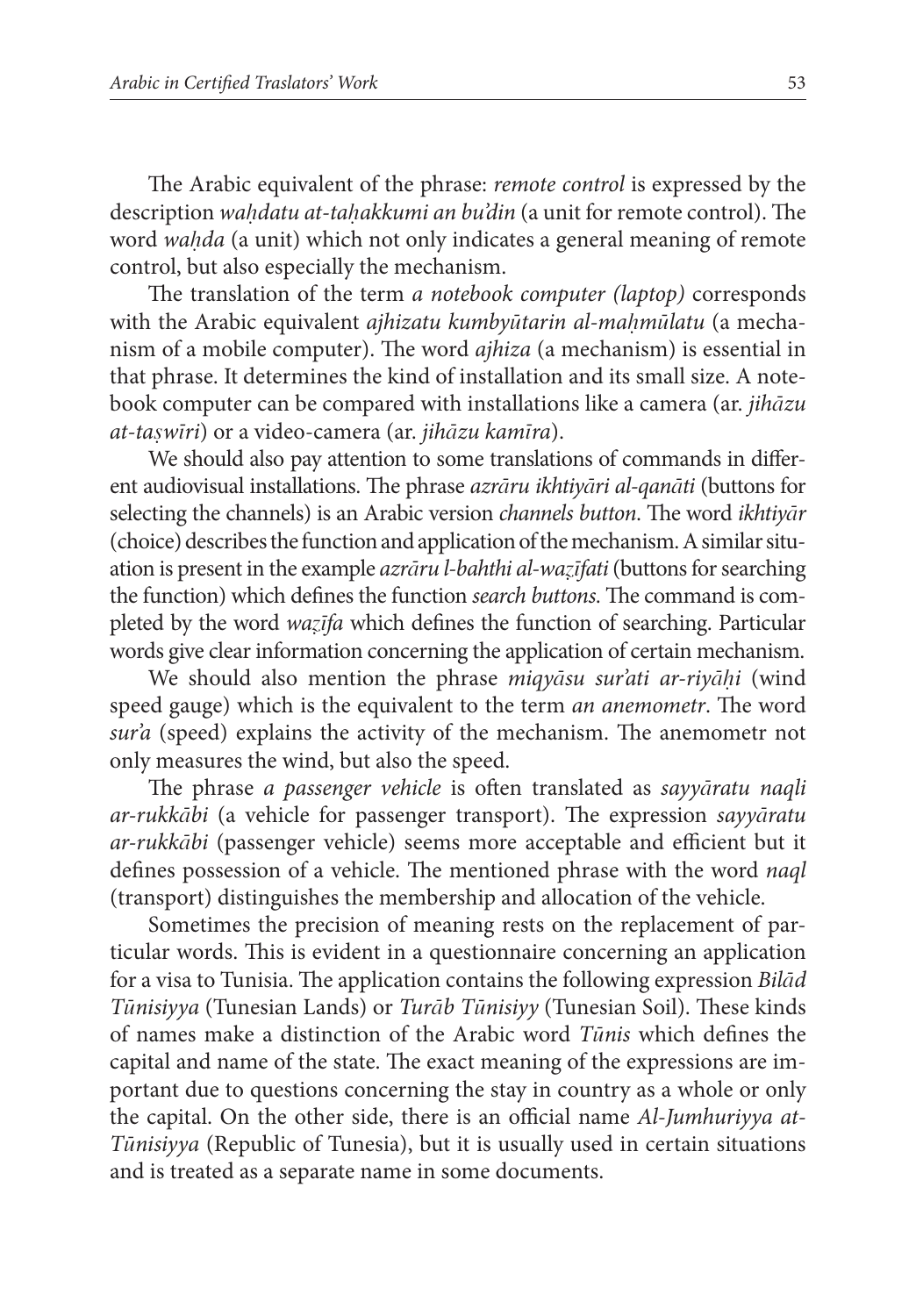The second question of the present paper concerns the formal style in Arabic documents and requirements related to culture, tradition, religion and administration. I would like to take into consideration these stylistic forms.

 Admistrative style depends on certain terminology such as formal functions of Arabic institutions. The terms: *mudir*, *muwazzaf*, *amin*, *mukhtār*, *bit* are generally used. *Mudr* designates a manager, a director, a president, a principal etc. Muwazzaf refers to a clerk and a civil servant. However, dabit means an officer. *Amīn* means a secretary and *mukhtār* a foreman. It i difficult to translate and define the formal functions *muraqib* (a supervisor) and  $nazz\bar{a}r$  (an inspector). This is why, in the target language, we must replace those terms by more popular and useful equivalents like president, manager, officer or principal.

Different, formal functions correspond with administrative zones in Arab countries. We dinstinguish words like *wilya*, *mufaa*, *dira*, *baladiyya*, *muqāta'a* and *iqlīm*. They signify European terminology: *voivedeship*, *district*, *province* and *region*. The application of those notions depends on the location of the Arab countries. *Mufaa*, for instance, occurs in the Middle East and *wilya* in the West. Because of multiple sense of administrative units, French offices use the word *ouilaya* to descibe districts in Tunesia, Algeria or Marocco. There are also the terms *iglim* and *mugāta*'a which mean a district and a province. However, *muqata'a* is used only as a nominal name for a district and it differs from the words *muhafaza* or *wilāya*. Besides, *iglīm* defines a large surface with undetermined borders like in the case of Kurdistan known in Arabic as: *Iqlīmu Kurdistaniyy* (The Region of Kurdistan).

Another group of words has a big influence on formal style in Arabic documentation. These words emphasize notions in texts and express the seriousness of content in documents. The following nouns are an example of such: *mustanadāt* and *qayd. Mustanadāt* represents certificates and guarantees presented in an office or joined to documentation. *Mustanadat* is different from the terms *wathqa* (a document) or *awrq* (writings, papers), which are well known in everyday Arabic language.

Nevertheless, the word *qayd* responds to Arabic words: *tasjl* or *sijl*. They signify registration and record. *Qayd* instead refers to the registration number and essential information about a citizen. The fundamental meaning of that

\*\*\*\*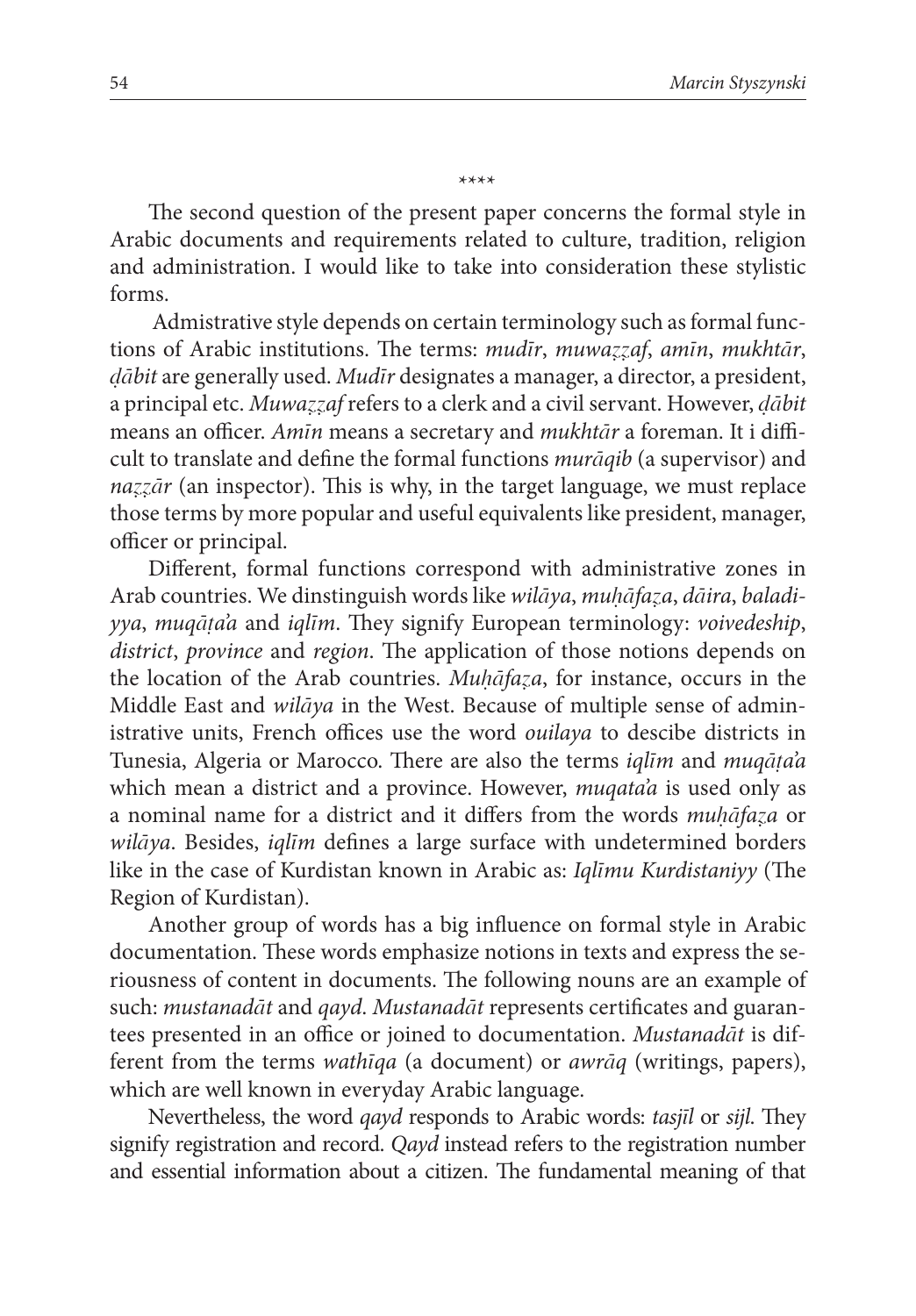term is related to strong relationships and connections. This means that *qayd* refers to connections between a particular person and his identity. If any certifi cates concern general registration, it appears in the words *tasjl* or *sijl*. The term *qayd* occurs when documentation refers to specified personal information.

We can also observe additional verbs in some documents. The expression *tamma ta'nahu* is an Arabic version of the phrase *to be nominated*. Using the verb *tamma* (to finish) formalizes the document. This also differs from simple, everyday statements such as *'ayyanahu raisan* (he nominated him for a prime minister).

A similar style dominates in the example *jaa an-nassu wifqan limutawa shahdatin* (the text has arrived in accordance with the matter of the certificate). The verb *jaa* (to arrive) is essential to the sentence because it introduces an official style and emphasizes a solemnity of the document.

The analysis of the order of words in Arabic sentences as well as the selection and segmentation of information in the text are equally important in the translation process.

Many Arabic certificates contain the following phrases *yashhadu al-mudīru*, *binaan 'ala al-marsmi raqmun…* (the principal declares, according to the ordinance number… ). We can observe a long list of ordinances and regulations. There is an essential declaration of the principal. The target language requires that we select certain information and change the order of the text. We must separate all ordinances from the declaration. The decision should appear on the top of the text and other parts should be placed in a particular passage.

There is the same method of translation in some birth certificates. These certifi cates usually contain the sentence: *f as-s'ati as-sbi'ati khamsa 'ashara daqqatan, f al-madinati Abu Sa'id, al-baladiyyati Abu Sa'id, ad-dairati Abu*  Sa'id, wulida *Hasan, ibnu Ahmadin wa Layla*. (at seven o'clock, fifteen minutes, in the city of Abu Sa'id, in the district of Abu Sa'id, the region of Abu Sa'id was born Hasan, the son of Ahmad and Layla). A birth certificate is a sort of detailed description of the birth process. It does not contain a list with all essential information about the child and the parents.

Arabic documents have a stylistic order. Some of them contain passages with the phrase *wa ba'du* (then, next) such as in the following example *ayabu taiyyatin wa ba'du* (best wishes and then [next]). *Wa ba'du* does not correspond to the other parts of the sentence. That is why it is often used in translations. However *wa ba'du* underlines the formal sense and separates certain passages in the document.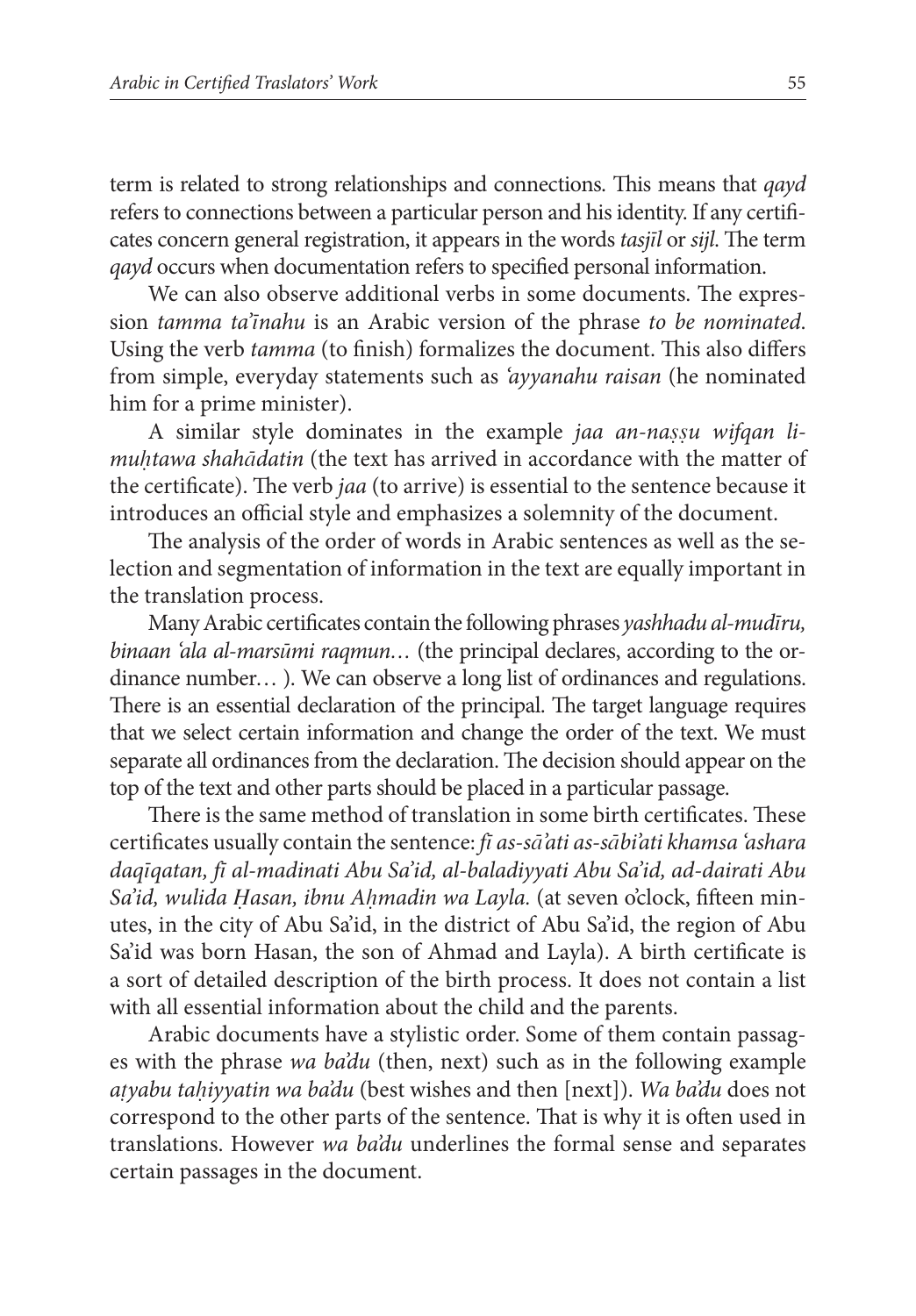The same description is present in a marriage certificate. It demonstrates the protocol of the ceremony and includes every person taking part in the marriage as well as instructions and formal regulations.

Some documents contain sentences and phrases related to religious and moral aspects. The passage *Bi-smi Allahi wa rahmāni wa rahīmi* (in the name of Allah, Most Gracious, Most Merciful) occurs in a majority of certificates. That phrase authenticates and executes the document. It also proves the strong relations between the state and Islam. A translation into the target language usually obliges us to avoid religious references in order to conserve administrative style.

Nevertheless, we cannot ignore that question in certificates declaring faith and acceptance of Islamic law (ar. *dn wa madhhab*). It is important in many judicial and administrative cases such as marriage, divorce, adoption or citizenship.

Influence of religion is obvious in the documentation ofhe condition before marriage. It contains the following sentence: *la yūjadu māni'un shir'iyyun aw qanniyyun bi an yatazawwaja* (there are not any juridical and Islamic juridical prohibitions for marriage). Religious references can be necessary in family cases which do not occur in civil law. That is why religious aspects should be translated.

We can add the example of a marriage certificate. It contains a long description of a dowry which includes the amount of money for each side of the marriage as well as bars of gold for a bride in the case of divorce. Of course, this unique desription is mot present in Polish translations because of formal regulations. However, we can present a summary of information about the marriage ceremony.

The relations of bystanders are equally important in many documents. Here is an example from the condition certificate *lahu al-haqqu al-qanuniyyu bi-an yatazawwaja bi-shahdati ash-shhidayni* (He has the right to be married based on the declaration of two bystanders). The phrase *shahadatu ash-shahidayni* (the declaration of two bystanders) is the most interesting in this certificate. It not only includes the signatures of bystanders during the marriage ceremony and formal rules, but also ocular relations of the participants. A verbal declaration appears more important than any document or certificate<sup>10</sup>.

 $10$  The experience from my childhood passed in Algeria proves that bystanders' testimony is very important. A friend of our family sold a car. New owners caused a car accident and injured one person on the same day. Unfortunatly the name of our friend was appearing in documentation of the car.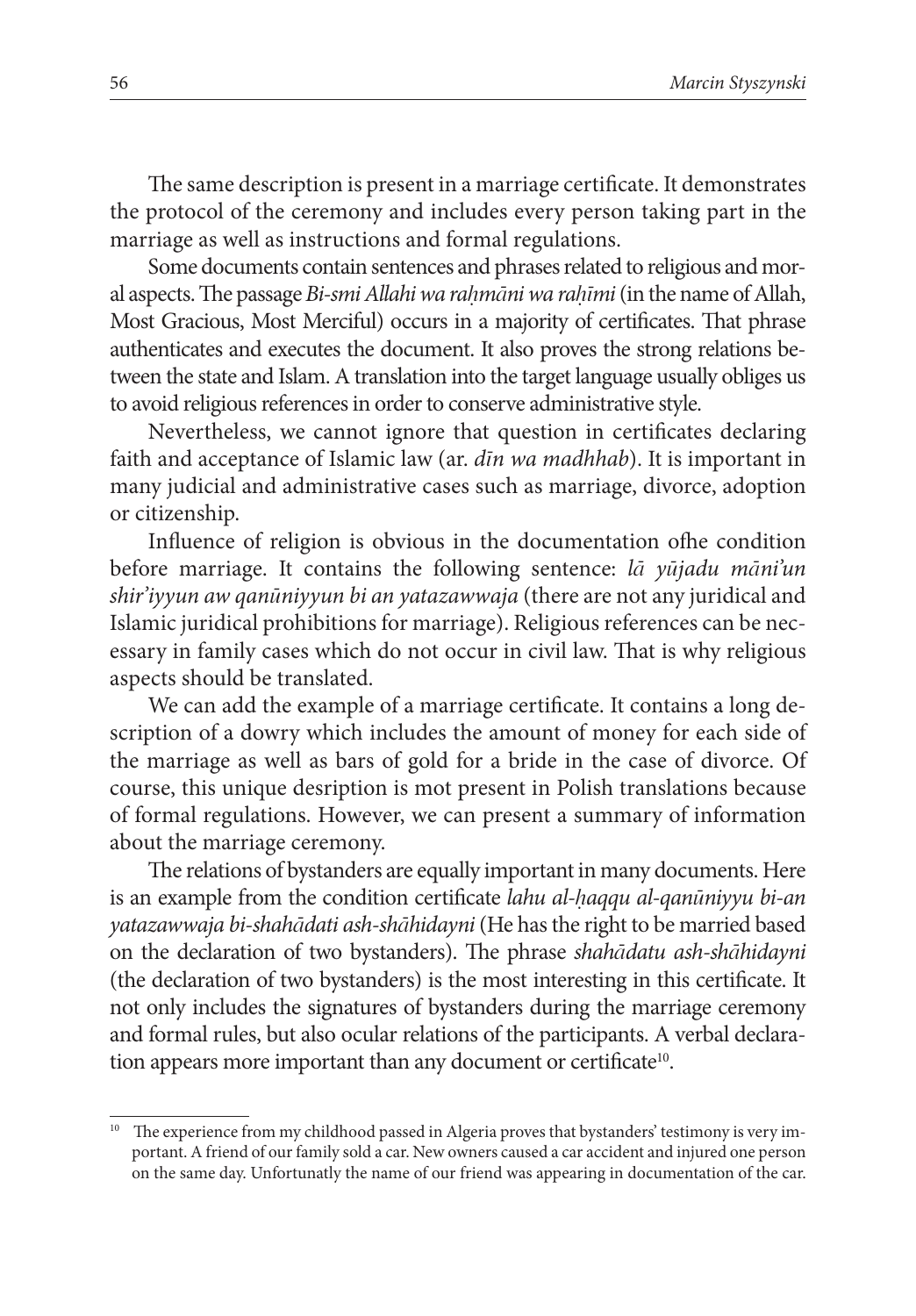The importance of verbal and visual testimony is also evident in birth certificates. The following information is present on the certificate *al-abu*, *al-ummu, al-qbilatu aw ghayruhum mimman shahida al-wildata* (a father, a mother, a nurse or anyone else who has seen the birth). Polish documentation is concentrated on the child's parents. Arabic certificates place an emphasis on persons who can testify to the birth.

Social and moral tendencies are illustrated in Arabic documents too. The Arabic Health Book (ar. *daftar 'ailiyy*) from the 1980's is a good example of this. There are approximately twelve pages referencing children. Details about subsequent children are placed in each page. This is proof of the high birth rate in Arabic countries. It is worth noting that there is only one page for the father. It contains essential information about his name, profession as well as the date and place of birth. The health book shows the important function of the father in a family. Due to the lower birth rate it is difficult to adopt this kind of certificate in Polish (European) conditions. This is why a summery of the first page of the document should be given. In the case of many children, we must translate all pages and refer to every passage of the text.

\*\*\*\*

Conluding, I would like to remark that my comments present the specifity of the Arabic language on the level with administration, societal, moral, and religious regulations. I also analyzed different methods of translation and questions of formal style in Arabic documentation. Nevertheless, the clearness of the text is most important during the translation process

This paper points to the fact that efficient and detailed words express multiple meanings in Arabic. I refered to descriptive phrases and stylistic constructions which exemplify the difficult significations as well as the formal style in documents.

While selection of information and the different order of Arabic sentences are very important, this paper proves that segmentation is based on essential details for the target language.

It could cause some problems with the police and indicate the perpetrator of the accident. Finally, the problem was solved by people who saw the incident and declared immediately that the buyer had given some amount of money so he became a new owner of the car and he was responsible for the accident.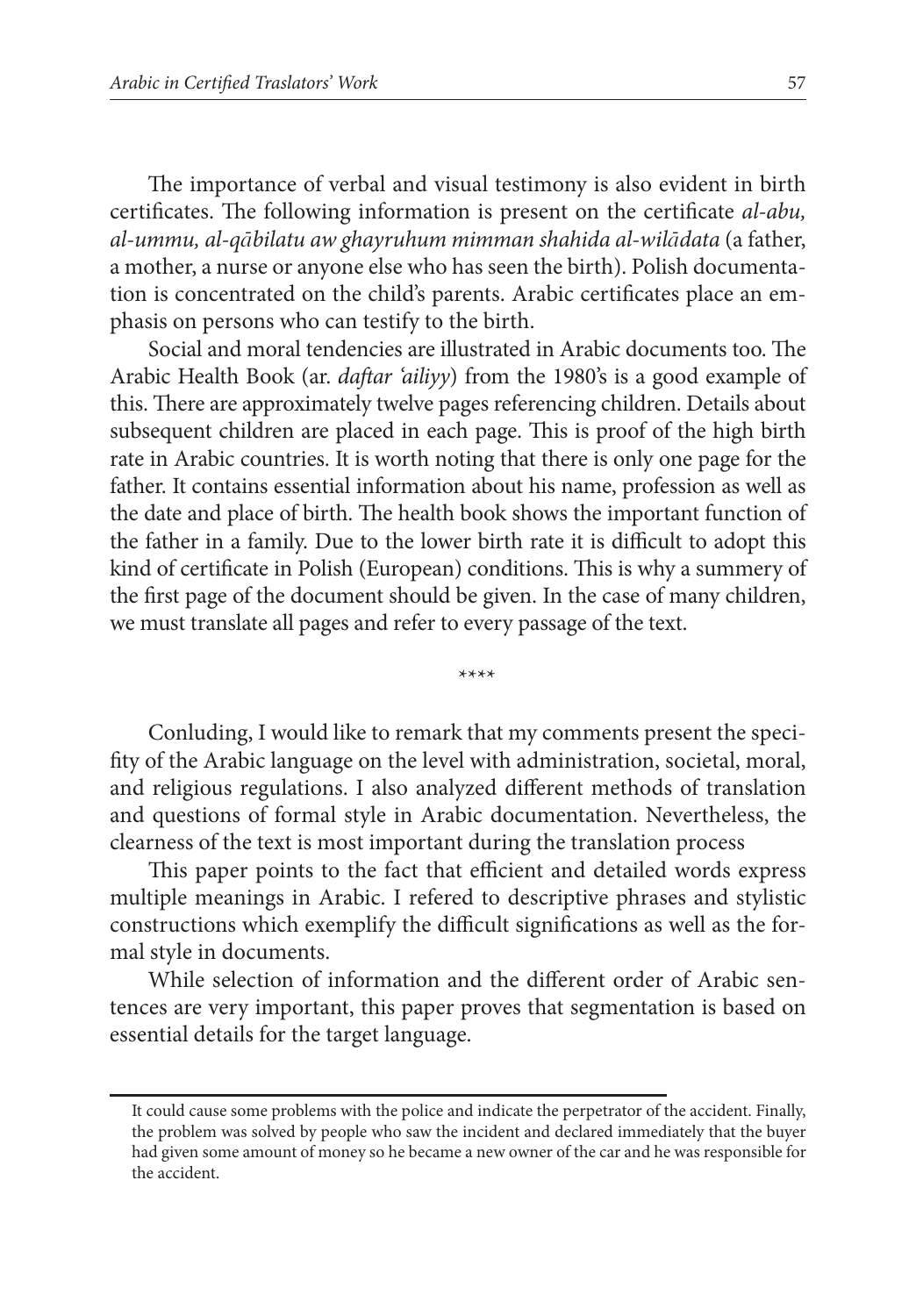I presented some social, moral, and religious aspects which are not present in many Polish translations. However these aspects show the working of Arabic administration and offices. Many of these questions are useful in making formal decisions and can improve communication between European and Arabic institutions.

## **Bibliography**

- Abbas, Adnan. 2002. *Arabic Poetic Terminology*. Poznań: Wydawnictwo Naukowe UAM.
- Abd al-Azz, Muammad. 1985. *Al-Arabiyya al-fusa al-hadtha, buhth f tațawwur al-alfāz wa al-asālīb. Al-Qāhira: Dār an-Nimr.*
- Ajdukiewicz, Kazimierz. 1985. *Język i poznanie*. t. 1-2. Warszawa: Państwowe Wydawnictwo Naukowe.
- Badawī, Aḥmad. 1979. *Usūs an-naqd al-adabi 'ind Al-'Arab*. Al-Qāhira: Dār an-Nahda li-at-Tab' wa an-Nashr.
- Danecki, Janusz. 1994. *Gramatyka języka arabskiego*. Warszawa: Dialog.
- Danecki, Janusz. 2001. *Gramatyka języka arabskiego, tom II*. Warszawa: Dialog.
- Delisle, Jean. Hannelore Lee-Jahnke (et alii). 1999. *Translation terminology*. Amsterdam/Philadelphia: John Benjamins Publishing Company. Translation and adaption: Teresa Tomaszkiewicz. 2006. *Terminologia tłumaczeniowa*. Poznań: Wydawnictwo Naukowe UAM.
- Drozd, Andrzej. 1999. *Arabskie teksty liturgiczne w przekładzie na język polski XVII wieku*. Warszawa: Dialog.
- Gaïd, Tahar. 1982. *Dictionnaire Elementaire de l'Islam*. Alger: Office des Publications Universitaire.
- Ghalim, Muhammad. 1987. At-Tawlīd ad-dalāli fi al-balāgha wa al-mu'jim. Ad-Dār al-Baydā: Tubkāl li-an-Nashr.
- Głowiński, Michał. 1977. *Style odbioru*. Kraków: Wydawnictwo Literackie Kraków.
- 'Id, Raja. 1979. *Falsafat al-balāgha*. Al-Qāhira: Munshat al-Ma'ārif.
- Khan, Mandel Gabriel. 2002. *Mahomet. Prorok*. Warszawa: Muza SA.
- Al-Laqani, Raszid Abd al-Hamid. 1991. Alfāz al-hayat al-ijtimā'iyya fī kitābat Al-*Jāhiz*. Al-Iskandāriyya: Dār al-Ma'rifa al-Jāmi'iyya.
- Łacina, Jerzy. 1989. *Współczesna specjalistyczna terminologia arabska i procesy*  słowotwórcze na przykładzie słownictwa z dziedziny chemii, fizyki i techniki. Poznań: Wydawnictwo Naukowe UAM.